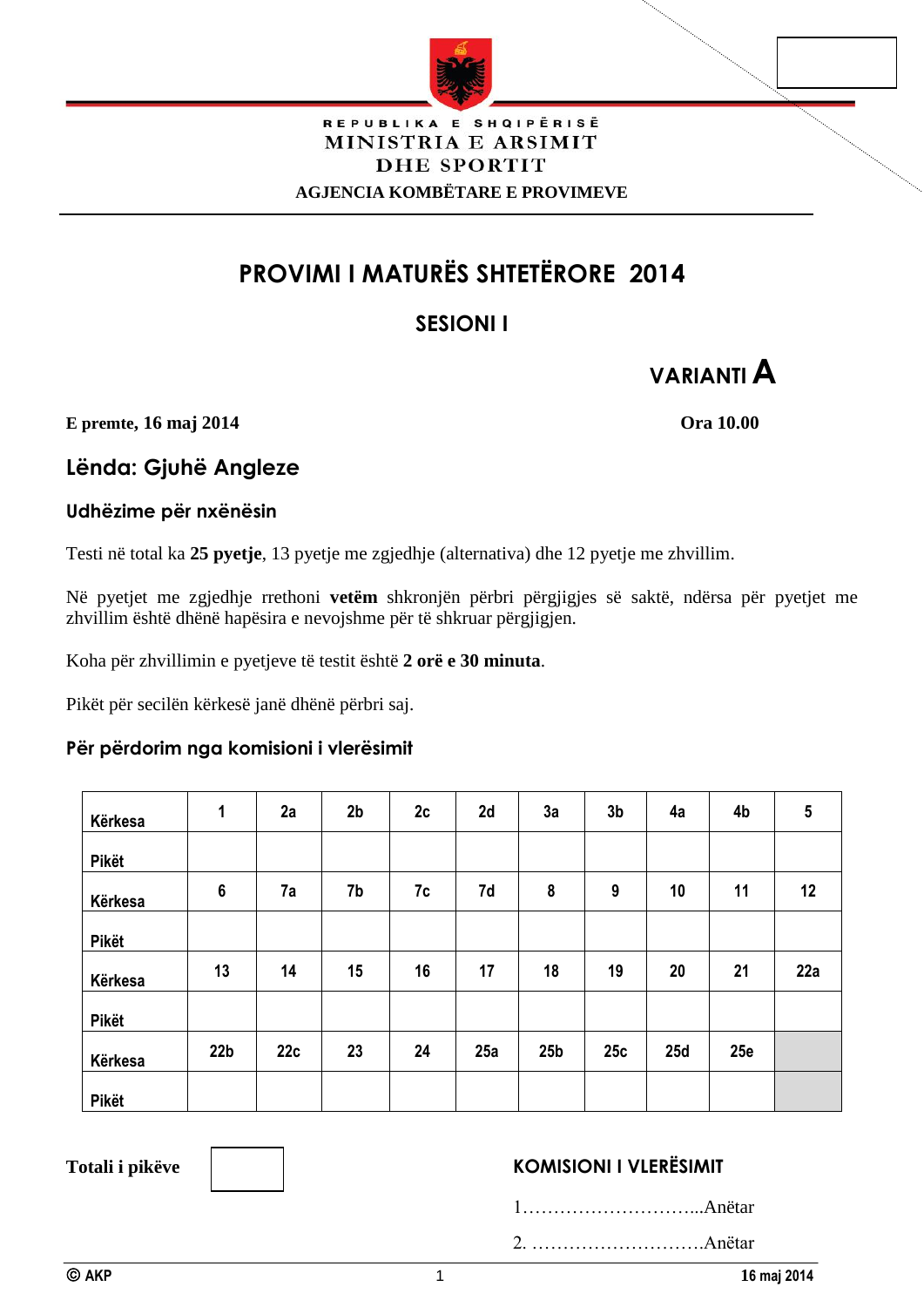#### **Reading Section**

#### **Task One**

*Read the text below and answer the questions. For questions 1 and 5, choose the answer which best answers the question according to the text. There is only one correct answer for each question. For questions 2 – 4, answer the questions using the information from the text. You may use words from the text or your own words. Do not use more than 14 words for each answer.*

#### Hi Patrick,

How's everything? Are you enjoying being at university or are you missing home? Mom says you've already been asking Dad for more money!

I'm really pleased I decided to study here in New York. It's a really exciting city because there are always lots of things to do and see. I've already been to some of the famous places you see on TV and I'll send you some photos. My favourite place is down by the river where there are nice places to have coffee and watch the boats. You remember how much I like boats!

I've already made lots of friends. My best friend is Karen. She's from Texas and she's told me lots of stories about her grandfather who was a cowboy there. Her father's an accountant though, so I'm not sure being a cowboy is really so fantastic. She thinks New York is dirty and noisy, but she loves the nightlife here. So do I!

I love my apartment too. It's not very big, but it's in the centre, near Central Park. I **share it** with a girl from Boston, but I have my own bedroom. A lot of the students here have to share a bedroom with another student, so I'm really lucky. The best thing is that we have a small balcony and you can actually see the top of the Empire State Building from there.

I hope you're enjoying Chicago and making lots of new friends. I'm looking forward to seeing you next month when we go home to Philadelphia for Dad's birthday.

Take care,

Mary.

- **1.** Who is Mary writing to? **1 1** 
	- A) Her father
	- B) Her brother
	- C) Her boyfriend
	- D) Her new friend

#### **2. Items 2 a), b), c) & d)**

| How does Mary feel about studying in New York?<br>a) | 1 point |
|------------------------------------------------------|---------|
|                                                      |         |
| What will Mary send Patrick photographs of?<br>b)    | 1 point |
| Where is Mary's favourite place in New York?<br>c)   | 1 point |
|                                                      |         |
| Where did Karen's grandfather live?<br>d)            | 1 point |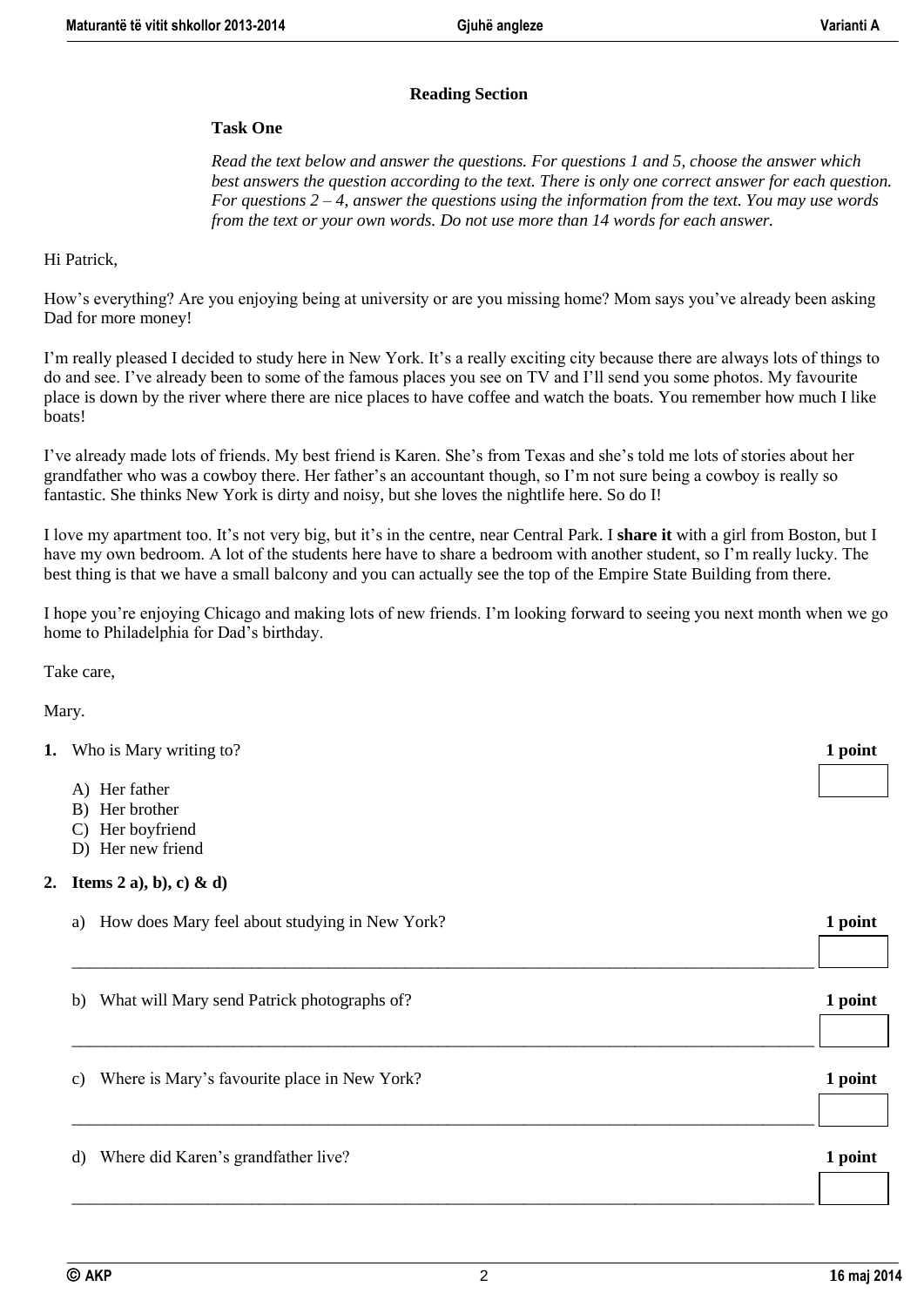|    | 3. Items $3$ a) & b)                                                                                 |         |
|----|------------------------------------------------------------------------------------------------------|---------|
|    | What do Mary and her best friend both like about New York?<br>a)                                     | 1 point |
|    | Why does Mary think she is lucky?<br>b)                                                              | 1 point |
| 4. | Items 4 a) & b)                                                                                      |         |
|    | Why does Mary like her balcony?<br>a)                                                                | 1 point |
|    | Who lives in Philadelphia now?<br>b)                                                                 | 1 point |
| 5. | What does "share it" mean in the fourth paragraph?                                                   | 1 point |
|    | A) Live in it with another person<br>B) Enjoy it<br>Be alone in it<br>$\mathcal{C}$<br>D) Pay for it |         |

#### **Task Two**

*Read the three texts below and answer the questions. For questions 6 and 12, choose the answer which best answers the question according to the texts. There is only one correct answer for each question. For questions 7 – 11, answer the questions using the information from the texts. You may use words from the texts or your own words. Do not use more than 14 words for each answer.*

| 6. | Who would want to read these advertisements?                                                                                                                                             | 1 point |
|----|------------------------------------------------------------------------------------------------------------------------------------------------------------------------------------------|---------|
|    | A) A person who is looking for a job<br>A tourist who is visiting London<br>B)<br>A chef who is working at a restaurant<br>$\mathcal{C}$<br>A driver who wants to know where to go<br>D) |         |
| 7. | Items 7 a), b), c) & d)                                                                                                                                                                  |         |
|    | How tall is the Shard?<br>a)                                                                                                                                                             | 1 point |
|    | Which two months can you go to Buckingham Palace?<br>b)                                                                                                                                  | 1 point |
|    | What can you eat at the Ritz Hotel?<br>$\mathcal{C}$ )                                                                                                                                   | 1 point |
|    | How many hours does afternoon tea last at the Ritz?<br>d)                                                                                                                                | 1 point |
| 8. | Where are photographs not allowed?                                                                                                                                                       | 1 point |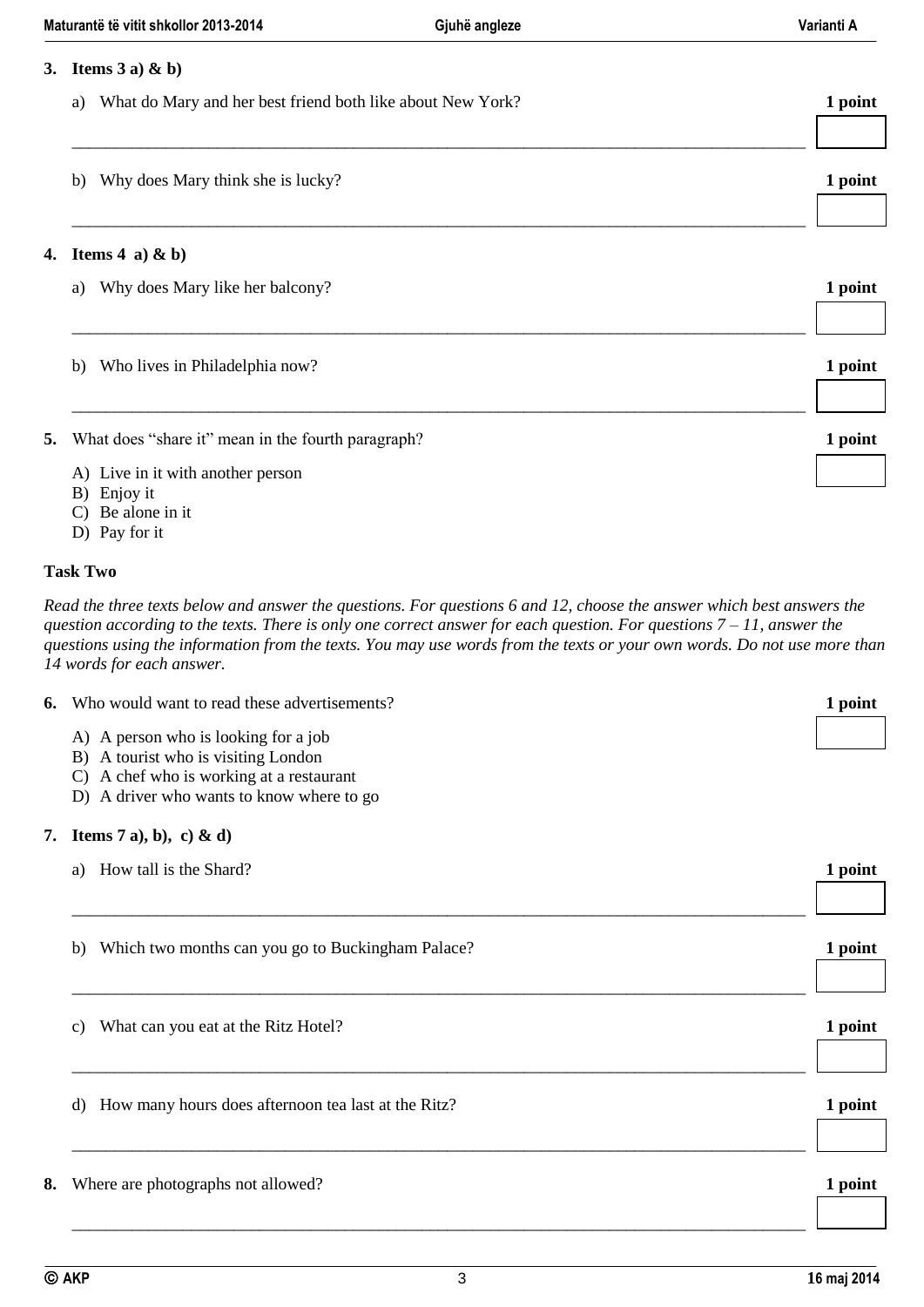| Maturantë të vitit shkollor 2013-2014                                  | Gjuhë angleze | Varianti A |
|------------------------------------------------------------------------|---------------|------------|
| Which place is the newest?<br>9.                                       |               | 1 point    |
| 10. Which two places are near Green Park Station?                      |               | 1 point    |
| 11. Where can you go before 10am?                                      |               | 1 point    |
| 12. What does "discount" mean in Afternoon Tea at the Ritz Hotel?      |               | 1 point    |
| A) Better price<br>Adult ticket<br>B)<br>Smaller table<br>$\mathbf{C}$ |               |            |

D) Special food

#### **The View from the Shard**

Come and experience the newest attraction in London, opened in 2013. See all of London below you from the  $68<sup>th</sup>$ ,  $69<sup>th</sup>$  and 72nd floors and take amazing photos!

The Shard is the tallest building in Western Europe at 306 metres and gives you the chance to see all the famous sights of London from high up. You can even go outside on the  $72<sup>nd</sup>$  floor!

**Location**: You'll easily find the Shard next to Tower Bridge.

**Getting there**: Take the train or bus and get off at London Bridge Station.

**Opening times**: From April 1 to October 31, the shard is open from 10am to 10pm every day.

**Tickets**: Adult tickets start at £35.88 and children's tickets at £28.69. *Please note: You must book your ticket online.*

#### **Buckingham Palace**

Buckingham Palace is one of the most famous sights in London. The Queen and many members of her family still live there and it is one of the few working royal palaces in the world.

Now you can visit the Palace during the summer months and see the nineteen State Rooms that are open to the public, as well as paintings by Rembrandt and Canaletto.

**Location**: Buckingham Palace is opposite St. James's Park, not far from the Houses of Parliament.

**Getting there**: Take the bus to The Mall or the Underground to Green Park Station.

**Opening times**: August, 9:30am to 7pm, September, 9:30am to 6pm.

**Tickets**: Tickets are £22.76 for adults and £13 for children.

*Please note: no photographs allowed.*

#### **Afternoon Tea at the Ritz Hotel**

Join us for afternoon tea at one of the most famous hotels in London. We serve delicious cakes and sandwiches, together with the best teas in England.

We offer two hours of perfection, with excellent service and an experience you will never forget.

**Location**: The Ritz Hotel is located on Piccadilly near Green Park.

**Getting there**: The nearest Underground station is Green Park Station.

**Opening times**: Afternoon Tea is available at 1:30pm, 3:30pm, 5:30pm & 7:30pm every day.

**Tickets**: You must book your table at least four weeks before the day you would like to come. Prices are £150 for two people. *Please note: There is no discount for children. Children pay full price.*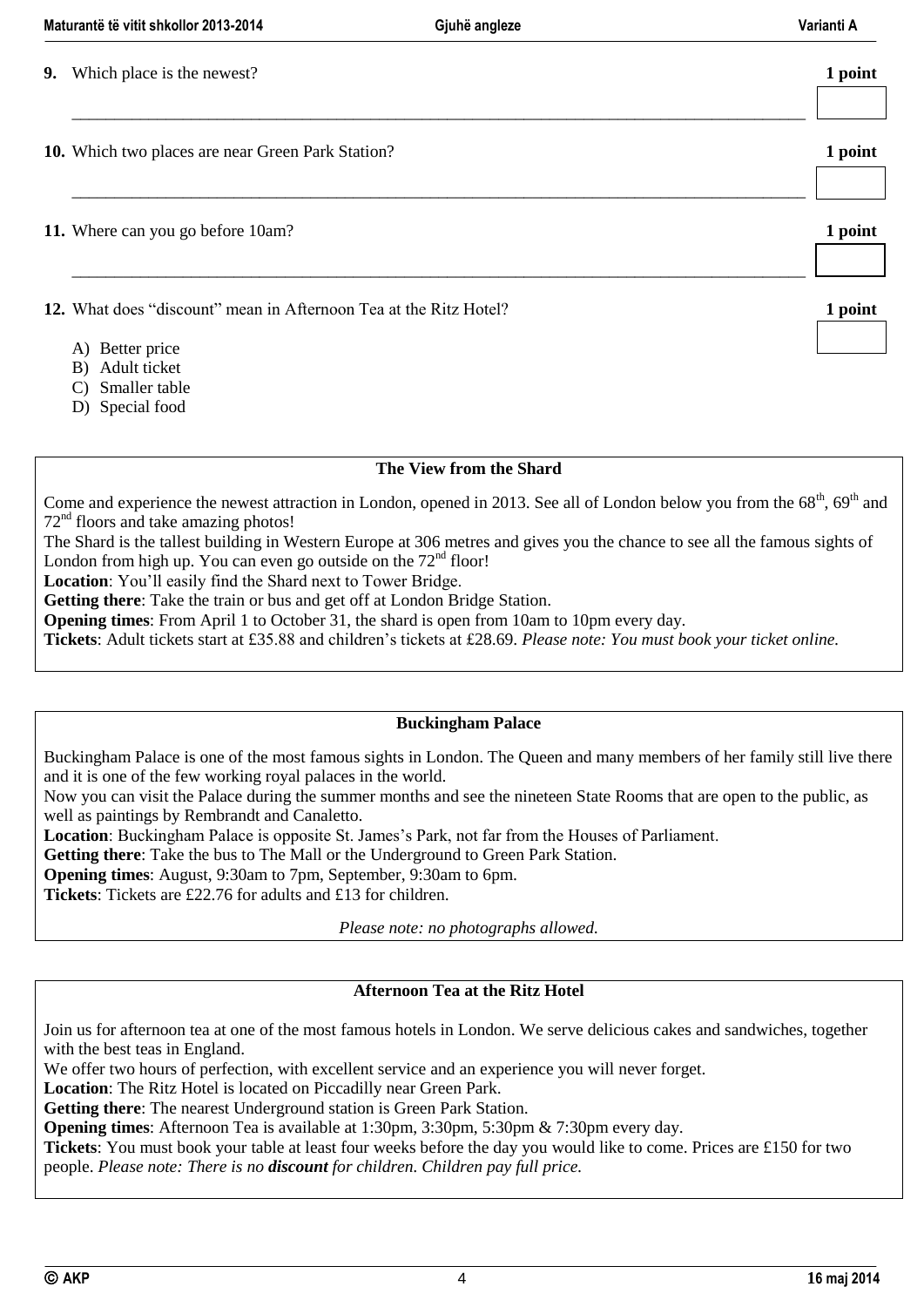#### **Use of Language**

#### **Items 13-21**

*Choose the answer choice which best completes each sentence. You should choose from A, B, C or D. There is only one correct answer for each question.*

| 13. _____ more speakers of English than of French.         | 1 point |
|------------------------------------------------------------|---------|
| A) They                                                    |         |
| B) Their                                                   |         |
| C) There are<br>D) There is                                |         |
|                                                            |         |
| 14. Mary _______ to school five days a week.               | 1 point |
| A) goes                                                    |         |
| B) going                                                   |         |
| C) was going                                               |         |
| $D)$ to go                                                 |         |
| 15. "Are John and his wife teachers?"                      | 1 point |
| "No, they are engineers."                                  |         |
| A) together                                                |         |
| B) both                                                    |         |
| C) either<br>D) neither                                    |         |
|                                                            |         |
| 16. "I don't understand this exercise."<br>"Nor $\_\_$ I." | 1 point |
|                                                            |         |
| A) have<br>B) understand                                   |         |
| $C)$ am                                                    |         |
| $D)$ do                                                    |         |
| 17. In the morning, the sun ________ comes up in the east. | 1 point |
|                                                            |         |
| A) sometimes<br>B) never                                   |         |
| C) always                                                  |         |
| D) often                                                   |         |
| 18. I was thirsty, so I asked my mom for a _____ of water. | 1 point |
|                                                            |         |
| A) spoon<br>B) glass                                       |         |
| C) plate                                                   |         |
| D) bowl                                                    |         |
| 19. People _______ a lot of coffee in my country.          | 1 point |
|                                                            |         |
| A) drink<br>B) take                                        |         |
| $C$ ) eat                                                  |         |
| D) see                                                     |         |
| <b>20.</b> Eating a lot of vegetables is very ______.      | 1 point |
|                                                            |         |
| A) heavy<br>B) healthy                                     |         |
| C) quiet                                                   |         |
| D) lucky                                                   |         |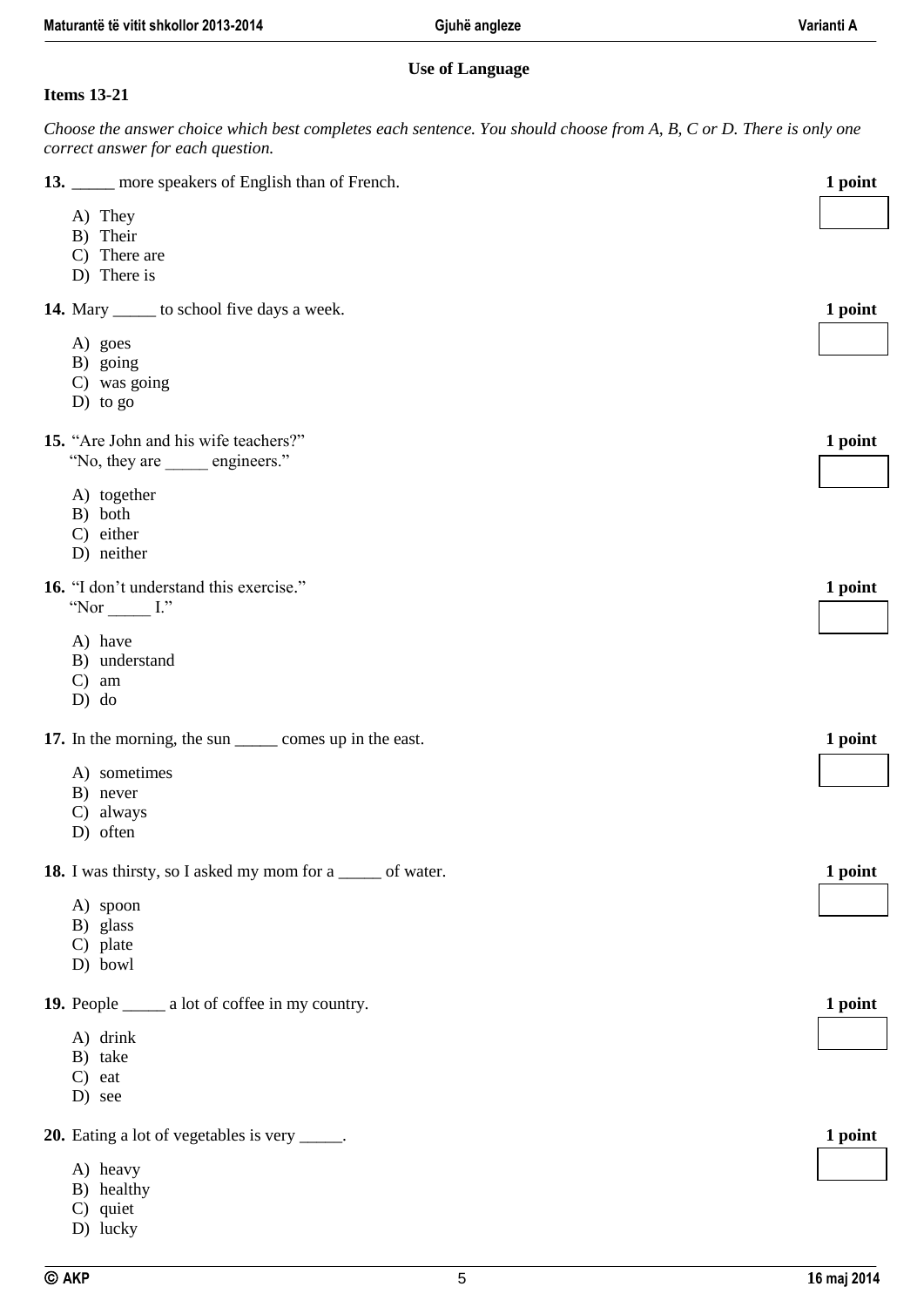**Maturantë të vitit shkollor 2013-2014 Gjuhë angleze Varianti A**

| 21. That music is too loud! Please, turn it _____! | 1 point |
|----------------------------------------------------|---------|
| $A)$ up                                            |         |
| $B)$ in                                            |         |
| down<br>$\mathcal{C}$                              |         |
| D)<br>over                                         |         |

#### **22. Items 22 a), b) & c)**

*Choose the word or phrase from the list given which best completes each sentence. There are two words or phrases that you will not use.*

#### **In a shoe shop:**

How can I help you, sir?

| (22 a) ___________________to try this pair of shoes, please.                                    |                          |                                                                                                                                      | 1 point  |
|-------------------------------------------------------------------------------------------------|--------------------------|--------------------------------------------------------------------------------------------------------------------------------------|----------|
| At the airport:                                                                                 |                          |                                                                                                                                      |          |
| Excuse me. (22 b) ____________________ when the plane leaves?<br>Certainly! It leaves at eight. |                          |                                                                                                                                      | 1 point  |
| In the class:                                                                                   |                          |                                                                                                                                      |          |
| Excuse me. I didn't hear that. (22 c) repeat that again, please?<br>Of course.                  |                          |                                                                                                                                      | 1 point  |
| Can you tell me<br>I would like                                                                 | Do you<br>Could you      | Do you mind                                                                                                                          |          |
| 23. Items 23 a), b), c) & d)                                                                    |                          |                                                                                                                                      |          |
| phrases that you will not use.                                                                  |                          | Choose the word or phrase from the list given which best completes each sentence. There are four words or                            | 4 points |
| Good afternoon. Which (23 a) ____________________ are you on?                                   |                          |                                                                                                                                      |          |
| BA 121 to London. Here is my (23 b) _______________.                                            |                          |                                                                                                                                      |          |
| Have you got any luggage with you?                                                              |                          |                                                                                                                                      |          |
| No, only my $(23 c)$ _____________________ luggage and my laptop.                               |                          |                                                                                                                                      |          |
| How many (23 d) ________________ are you travelling with?                                       |                          |                                                                                                                                      |          |
| Just me.<br>Ok, enjoy your flight, sir.                                                         |                          |                                                                                                                                      |          |
| ticket<br>flight<br>person                                                                      | wallet<br>hand<br>people | flying<br>arm                                                                                                                        |          |
| 24. Items 24 a), b), c) & d)                                                                    |                          |                                                                                                                                      |          |
| or phrases that you will not use.                                                               |                          | Choose the word or phrase from the list given which best completes each sentence. There are four words                               | 4 points |
|                                                                                                 |                          | Mira is a very good friend of mine. She is about thirty years old and she lives (24 a) _____________ Italy. She works at             |          |
|                                                                                                 |                          | the Italian Museum and $(24 b)$ ______________________ job is very important to her. She $(24 c)$ _____________________ married, but |          |
|                                                                                                 |                          | she's got a boyfriend. His name is Paolo. They haven't (24 d) ___________________ a car because they don't like driving, but         |          |

they ride their bicycles everywhere. They are both very friendly and I love them very much.

| at  | aren't | have    |
|-----|--------|---------|
| her | got    | haven't |
| in  | isn't  |         |
|     |        |         |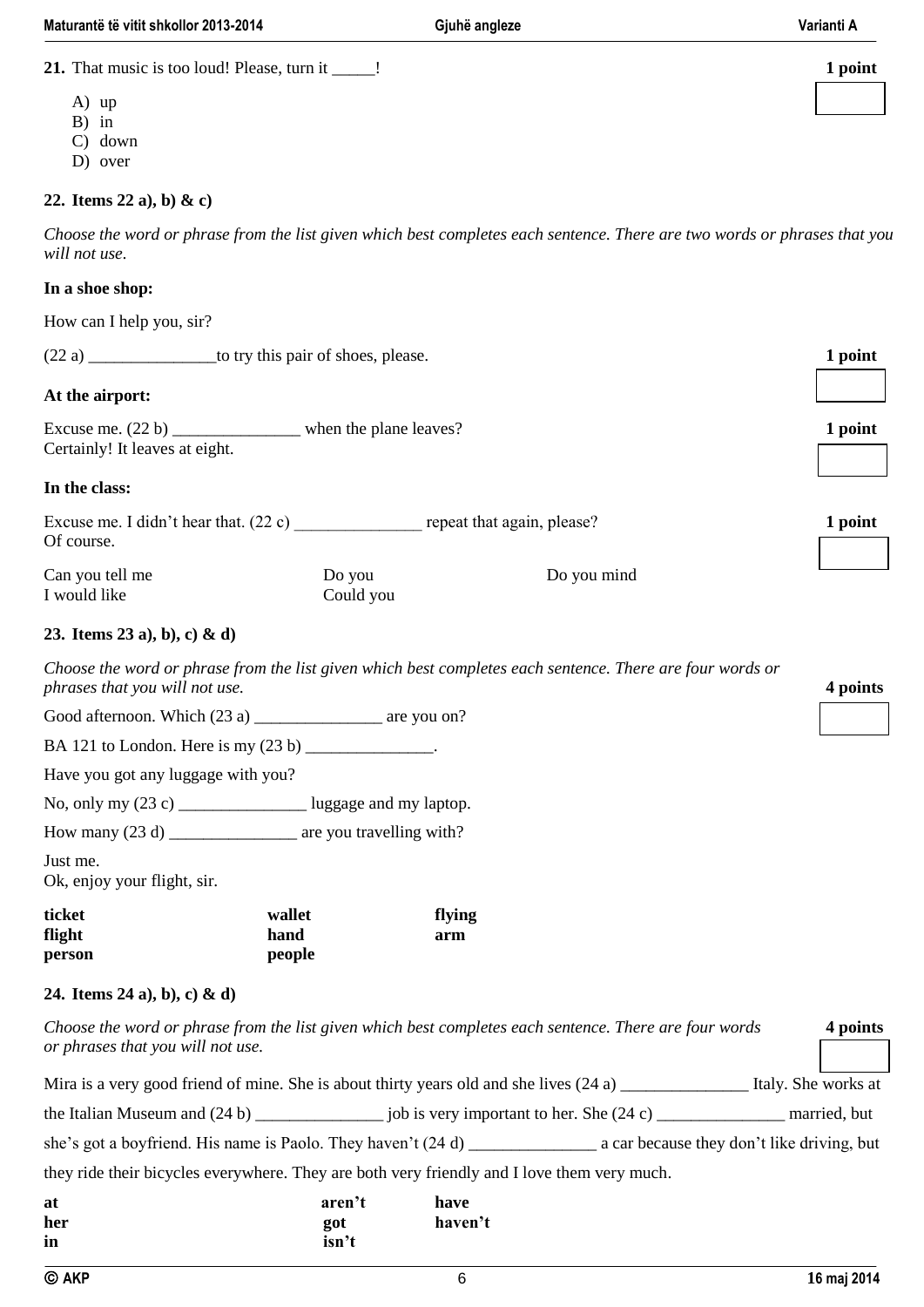# **25. Writing task**

*Choose ONE of the tasks below. Your writing will be marked for task completion, organization, grammar, vocabulary and mechanics. Each of the five criteria carries two points to give a total of ten marks.*

*You should write 80-100 words.*

# **Task one**

Your friend in another city has written you an email asking you about your birthday party. Write him an email telling him about your day. Say:

- Who was at the party
- What food you ate
- What you did
- What your favourite present was and why

Begin your email with: *Hi Alistair, Thanks for the email. I'm so sorry you couldn't come to my party.* 

End your email with: *See you soon, Kim.* Do **NOT** put your real name.

# **Task two**

Write a short story. The story is called: *An Exciting Day.* 

Say:

- Where it happened
- Who was there
- What happened
- How you felt about it

Begin your story: *It was a very exciting day!*